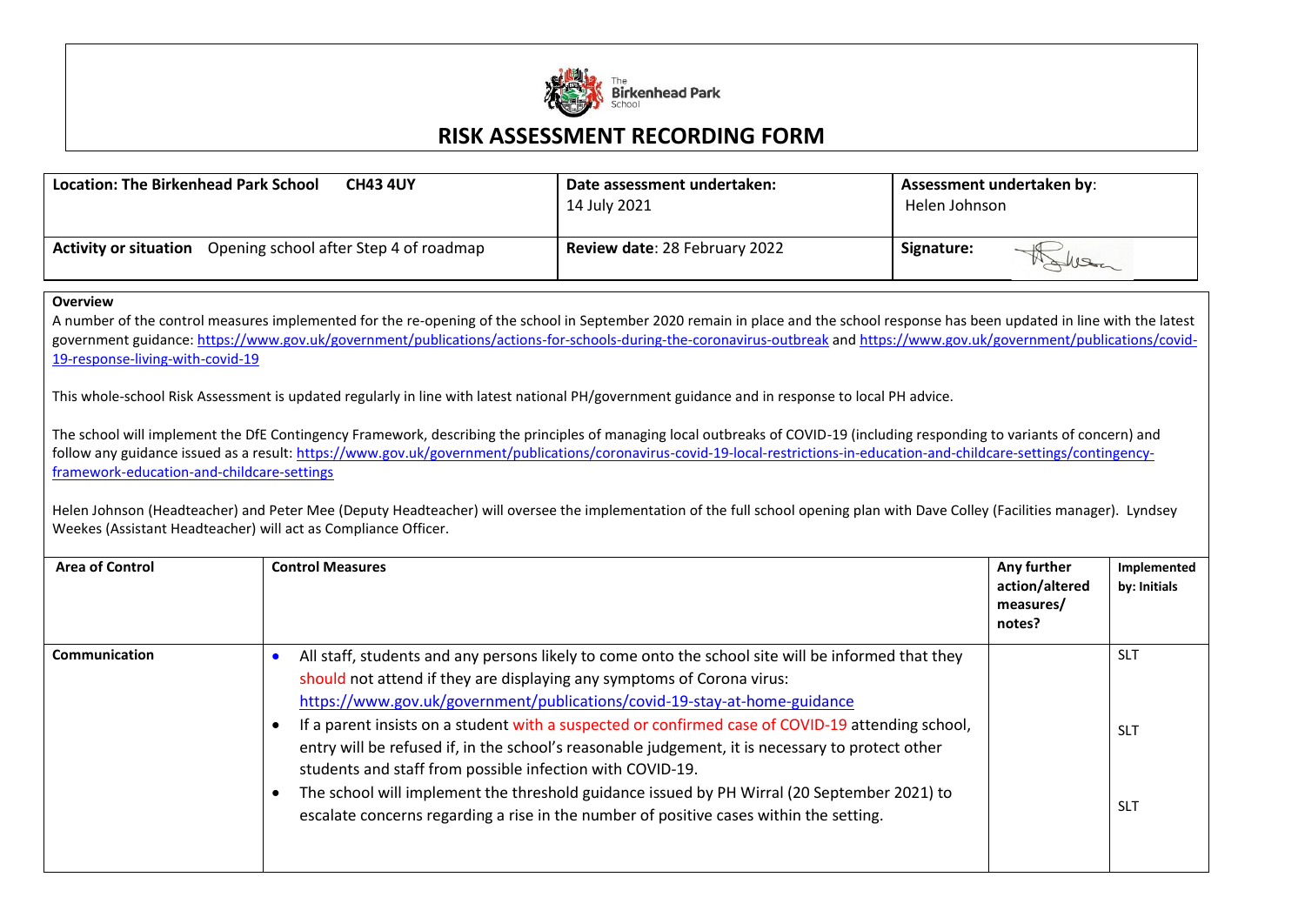|                                          |                        | The school will follow the latest government guidance for schools (updated 24 February 2022):<br>$\bullet$<br>https://www.gov.uk/government/publications/actions-for-schools-during-the-coronavirus-<br>outbreak<br>Clear communication is regularly shared with parents and students with a link on the school<br>$\bullet$<br>website covering all aspects of how school will function in light of latest government guidelines.<br>School will follow the latest government advice on overseas travel and communicate this and any<br>$\bullet$<br>quarantine restrictions with parents and staff who are planning to travel abroad (updated 28<br>February 2022). https://www.gov.uk/guidance/travel-to-england-from-another-country-during-<br>coronavirus-covid-19 | <b>SLT</b><br><b>SLT</b><br><b>SLT</b> |
|------------------------------------------|------------------------|--------------------------------------------------------------------------------------------------------------------------------------------------------------------------------------------------------------------------------------------------------------------------------------------------------------------------------------------------------------------------------------------------------------------------------------------------------------------------------------------------------------------------------------------------------------------------------------------------------------------------------------------------------------------------------------------------------------------------------------------------------------------------|----------------------------------------|
| 1. Ensure good                           | Hand                   | All visitors/staff/students will be advised to sanitise hands on arrival.<br>$\bullet$                                                                                                                                                                                                                                                                                                                                                                                                                                                                                                                                                                                                                                                                                   | <b>SLT</b>                             |
| hygiene for                              | hygiene                | Students will be encouraged to wash hands more often than usual during time in school.<br>$\bullet$                                                                                                                                                                                                                                                                                                                                                                                                                                                                                                                                                                                                                                                                      | Staff                                  |
| everyone.                                |                        | Hand sanitizer stations will be in place at all main entrances to the building and along key routes.<br>$\bullet$                                                                                                                                                                                                                                                                                                                                                                                                                                                                                                                                                                                                                                                        | <b>DCo</b>                             |
|                                          |                        | All staff and students will be directed via signage to:<br>$\bullet$                                                                                                                                                                                                                                                                                                                                                                                                                                                                                                                                                                                                                                                                                                     |                                        |
|                                          |                        | frequently wash their hands with soap and water for 20 seconds and dry thoroughly<br>$\circ$                                                                                                                                                                                                                                                                                                                                                                                                                                                                                                                                                                                                                                                                             | Staff                                  |
|                                          |                        | clean their hands on arrival at the setting, before and after eating, and after sneezing                                                                                                                                                                                                                                                                                                                                                                                                                                                                                                                                                                                                                                                                                 |                                        |
|                                          |                        | or coughing                                                                                                                                                                                                                                                                                                                                                                                                                                                                                                                                                                                                                                                                                                                                                              |                                        |
|                                          |                        | Year groups re-entering the school building after break and lunch will be advised to sanitise or                                                                                                                                                                                                                                                                                                                                                                                                                                                                                                                                                                                                                                                                         | Staff                                  |
|                                          |                        | wash their hands.                                                                                                                                                                                                                                                                                                                                                                                                                                                                                                                                                                                                                                                                                                                                                        |                                        |
|                                          |                        | Wipes will be available at shared printers and staff and students will be encouraged by signage to                                                                                                                                                                                                                                                                                                                                                                                                                                                                                                                                                                                                                                                                       | DCo                                    |
|                                          |                        | follow the 'If you use it-wipe it' principle.                                                                                                                                                                                                                                                                                                                                                                                                                                                                                                                                                                                                                                                                                                                            |                                        |
|                                          | Respiratory            | All staff and students will be directed via signage to not touch their mouth, eyes and nose and to<br>$\bullet$                                                                                                                                                                                                                                                                                                                                                                                                                                                                                                                                                                                                                                                          | SLT/                                   |
|                                          | hygiene                | use a tissue or elbow to cough or sneeze and use bins for tissue waste ('catch it, bin it, kill it').                                                                                                                                                                                                                                                                                                                                                                                                                                                                                                                                                                                                                                                                    | Marketing                              |
|                                          |                        | Tissues will be available in all classrooms.<br>$\bullet$                                                                                                                                                                                                                                                                                                                                                                                                                                                                                                                                                                                                                                                                                                                | <b>DCo</b>                             |
|                                          |                        |                                                                                                                                                                                                                                                                                                                                                                                                                                                                                                                                                                                                                                                                                                                                                                          |                                        |
|                                          | Use of                 | Designated First Aiders will be supplied with PPE.<br>$\bullet$                                                                                                                                                                                                                                                                                                                                                                                                                                                                                                                                                                                                                                                                                                          | <b>SLT</b>                             |
|                                          | personal<br>protective | If a student becomes unwell with symptoms of coronavirus in school and needs direct personal                                                                                                                                                                                                                                                                                                                                                                                                                                                                                                                                                                                                                                                                             | <b>SLT</b>                             |
|                                          | equipment              | care until they can return home, a face mask will be worn by the supervising adult. If contact with                                                                                                                                                                                                                                                                                                                                                                                                                                                                                                                                                                                                                                                                      |                                        |
|                                          | (PPE)                  | the child or young person is necessary, then gloves, an apron and a face mask will be worn by the<br>supervising adult.                                                                                                                                                                                                                                                                                                                                                                                                                                                                                                                                                                                                                                                  |                                        |
| 2. Maintain appropriate                  |                        | The school will follow the COVID-19: cleaning of non-healthcare settings guidance:<br>$\bullet$                                                                                                                                                                                                                                                                                                                                                                                                                                                                                                                                                                                                                                                                          | SLT/DCo                                |
| cleaning regimes, using                  |                        | https://www.gov.uk/government/publications/covid-19-decontamination-in-non-healthcare-                                                                                                                                                                                                                                                                                                                                                                                                                                                                                                                                                                                                                                                                                   |                                        |
| standard products such as<br>detergents. |                        | settings and will ensure that this guidance is being implemented by SPIE with all site/cleaning<br>staff.                                                                                                                                                                                                                                                                                                                                                                                                                                                                                                                                                                                                                                                                |                                        |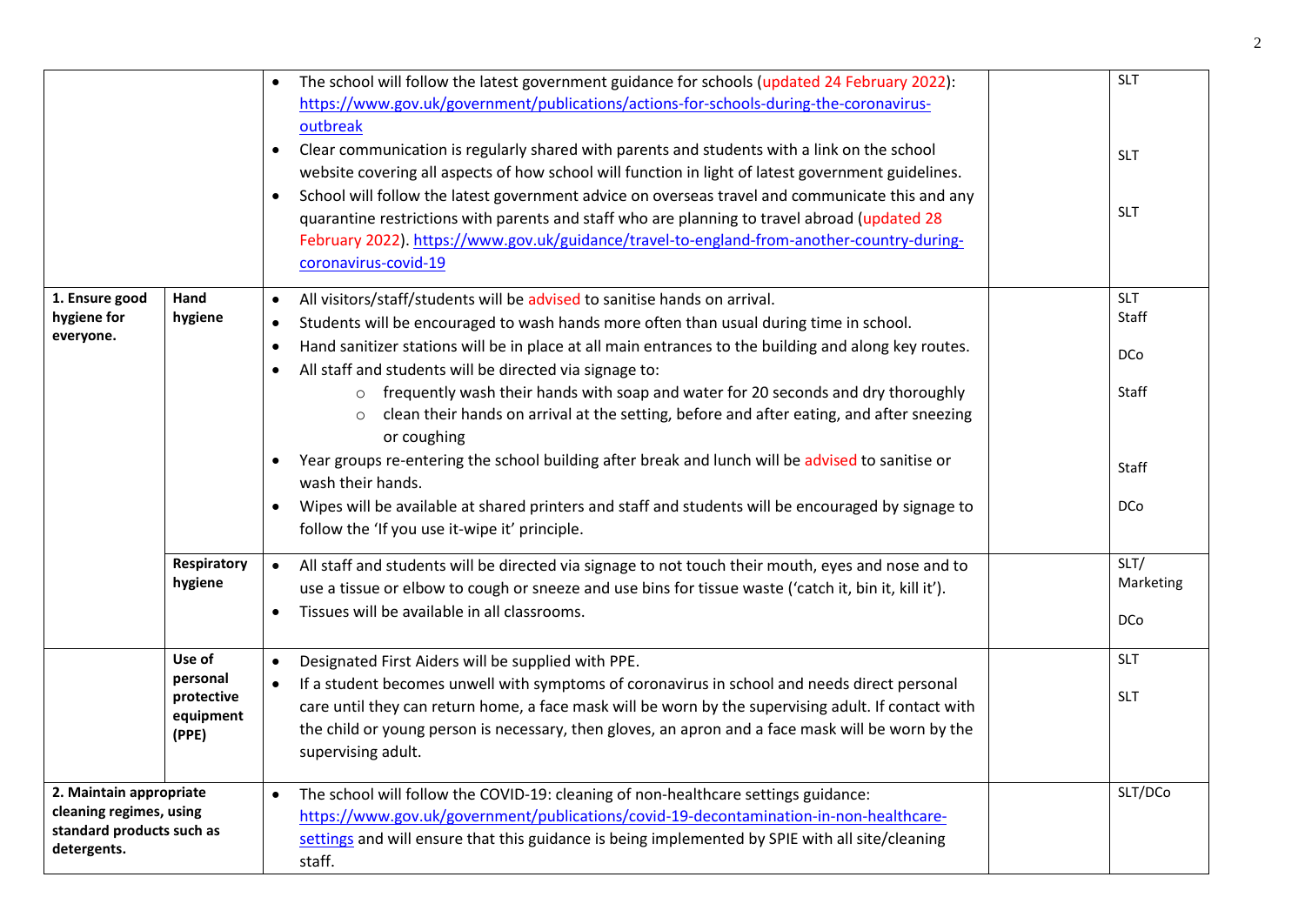|                                                                                                             | There will be constant communication with cleaning staff about any additional cleaning<br>$\bullet$                                                                                                                                                                                                                                                                                                                                                                                                                                                                                                                                                                                                                                                                                                                                                                                                                                                                                                                                                                                                                                                                                                                                                                                                                                                                                                                        |                                                                    |
|-------------------------------------------------------------------------------------------------------------|----------------------------------------------------------------------------------------------------------------------------------------------------------------------------------------------------------------------------------------------------------------------------------------------------------------------------------------------------------------------------------------------------------------------------------------------------------------------------------------------------------------------------------------------------------------------------------------------------------------------------------------------------------------------------------------------------------------------------------------------------------------------------------------------------------------------------------------------------------------------------------------------------------------------------------------------------------------------------------------------------------------------------------------------------------------------------------------------------------------------------------------------------------------------------------------------------------------------------------------------------------------------------------------------------------------------------------------------------------------------------------------------------------------------------|--------------------------------------------------------------------|
|                                                                                                             | requirements and additional capacity has been agreed to allow for this.                                                                                                                                                                                                                                                                                                                                                                                                                                                                                                                                                                                                                                                                                                                                                                                                                                                                                                                                                                                                                                                                                                                                                                                                                                                                                                                                                    | <b>DCo</b>                                                         |
|                                                                                                             | Sanitizer stations will be located across the school site.<br>$\bullet$                                                                                                                                                                                                                                                                                                                                                                                                                                                                                                                                                                                                                                                                                                                                                                                                                                                                                                                                                                                                                                                                                                                                                                                                                                                                                                                                                    | <b>DCo</b>                                                         |
|                                                                                                             | Toilets will be cleaned regularly and the supply of hand soap refilled.<br>$\bullet$                                                                                                                                                                                                                                                                                                                                                                                                                                                                                                                                                                                                                                                                                                                                                                                                                                                                                                                                                                                                                                                                                                                                                                                                                                                                                                                                       | DCo                                                                |
|                                                                                                             | Staff will be advised to report any concerns around cleaning to the facilities manager.<br>$\bullet$                                                                                                                                                                                                                                                                                                                                                                                                                                                                                                                                                                                                                                                                                                                                                                                                                                                                                                                                                                                                                                                                                                                                                                                                                                                                                                                       | <b>DCo</b>                                                         |
|                                                                                                             | If there is suspected case of Covid 19 the school will follow the COVID-19: cleaning of non-<br>$\bullet$<br>healthcare settings guidance.                                                                                                                                                                                                                                                                                                                                                                                                                                                                                                                                                                                                                                                                                                                                                                                                                                                                                                                                                                                                                                                                                                                                                                                                                                                                                 | <b>SLT</b>                                                         |
| 3. Keep occupied spaces well                                                                                | All spaces will be well ventilated using natural ventilation (opening windows) as far as possible.<br>$\bullet$                                                                                                                                                                                                                                                                                                                                                                                                                                                                                                                                                                                                                                                                                                                                                                                                                                                                                                                                                                                                                                                                                                                                                                                                                                                                                                            | <b>SLT</b>                                                         |
| ventilated                                                                                                  | Doors will be propped open, where safe to do so, to aid ventilation. Staff will be asked to report<br>any estates issues to the facilities manager e.g. doors, windows, immediately so that these can be<br>fixed.                                                                                                                                                                                                                                                                                                                                                                                                                                                                                                                                                                                                                                                                                                                                                                                                                                                                                                                                                                                                                                                                                                                                                                                                         | SLT/Staff                                                          |
|                                                                                                             | Air conditioning units can be turned on as these draw in fresh air from outside.                                                                                                                                                                                                                                                                                                                                                                                                                                                                                                                                                                                                                                                                                                                                                                                                                                                                                                                                                                                                                                                                                                                                                                                                                                                                                                                                           | <b>DCo</b>                                                         |
|                                                                                                             | Staff will manage ventilation in classrooms and offices to ensure a comfortable working                                                                                                                                                                                                                                                                                                                                                                                                                                                                                                                                                                                                                                                                                                                                                                                                                                                                                                                                                                                                                                                                                                                                                                                                                                                                                                                                    |                                                                    |
|                                                                                                             | temperature when rooms are occupied.                                                                                                                                                                                                                                                                                                                                                                                                                                                                                                                                                                                                                                                                                                                                                                                                                                                                                                                                                                                                                                                                                                                                                                                                                                                                                                                                                                                       | Staff                                                              |
|                                                                                                             | The heating will be switched on in school as required to maintain a comfortable temperature.                                                                                                                                                                                                                                                                                                                                                                                                                                                                                                                                                                                                                                                                                                                                                                                                                                                                                                                                                                                                                                                                                                                                                                                                                                                                                                                               | <b>SLT</b>                                                         |
| 4. Follow public health advice<br>on testing, self-isolation and<br>managing confirmed cases of<br>COVID-19 | The school will implement the latest government guidance when made aware of a positive case<br>within the school: https://www.gov.uk/government/publications/actions-for-schools-during-the-<br>coronavirus-outbreak<br>Parents and staff will be informed that anyone who tests positive for COVID should stay at home<br>$\bullet$<br>and self-isolate for 10 days but may be able to end this self-isolation sooner, following two<br>negative LFD test results on days 5 and 6 in line with latest government guidance: Stay at home:<br>guidance for households with possible or confirmed coronavirus (COVID-19) infection - GOV.UK<br>(www.gov.uk)<br>School will maintain accurate records of any positive cases in order to detect any increases in<br>$\bullet$<br>cases and consult with the Local Authority.<br>If an outbreak is suspected or there is an overall rise in sickness absence linked to COVID, the<br>$\bullet$<br>school will seek advice from PH Wirral and apply their outbreak indicators, as advised. The school<br>will utilise the DfE COVID helpline 0800 046 8687 if required to seek further advice.<br>Whilst awaiting pick-up, any students with suspected COVID-19 will be isolated in the designated<br>separate sanitary area (meeting room off main reception) and will be provided with a face-mask.<br>PPE will be worn by staff caring for students who are awaiting pick-up. | <b>SLT</b><br><b>SLT</b><br><b>SLT</b><br><b>SLT</b><br><b>SLT</b> |
|                                                                                                             |                                                                                                                                                                                                                                                                                                                                                                                                                                                                                                                                                                                                                                                                                                                                                                                                                                                                                                                                                                                                                                                                                                                                                                                                                                                                                                                                                                                                                            |                                                                    |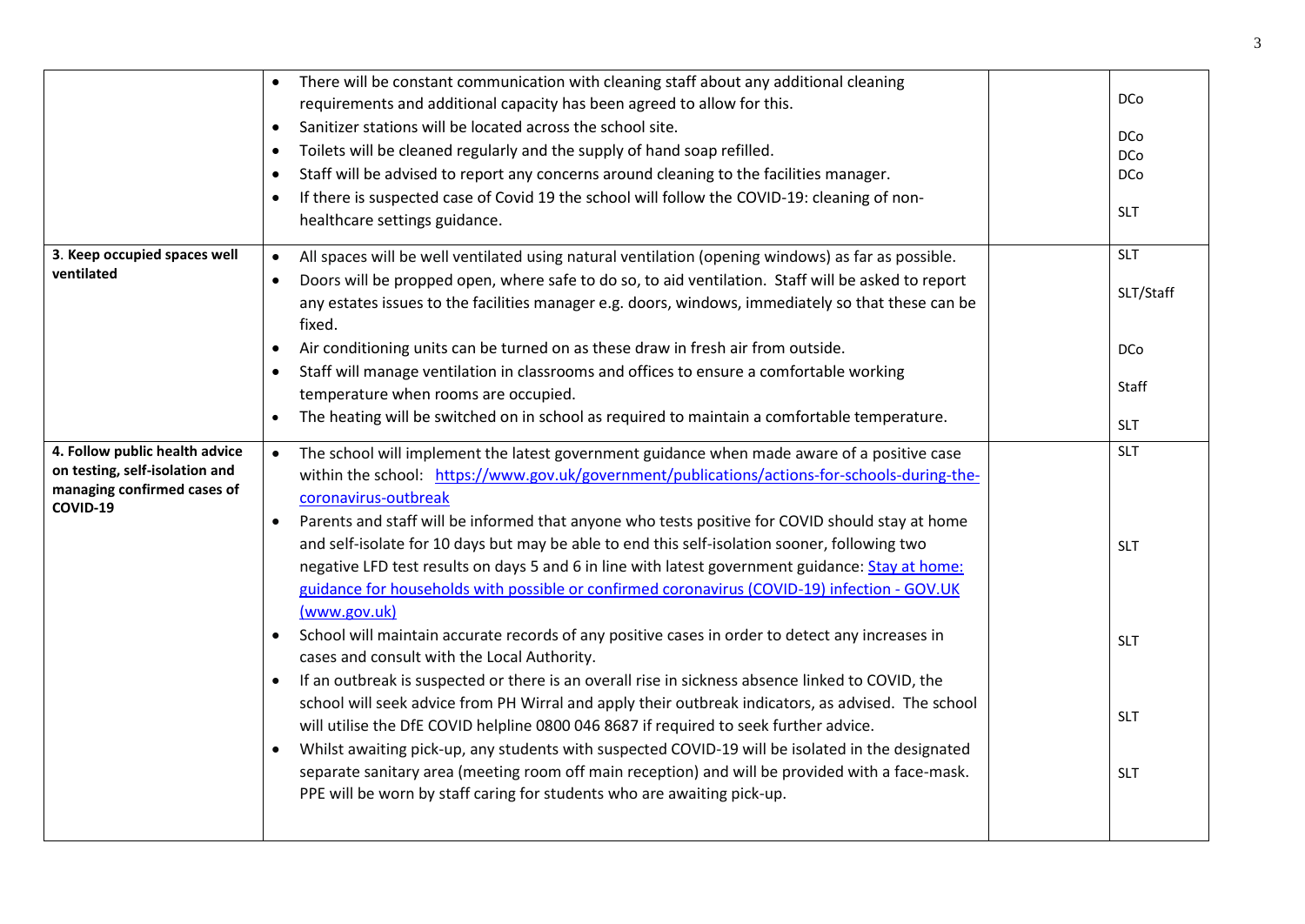| <b>Face coverings</b> |                                            |           | In line with government guidance (19 January 2022), face coverings are no longer advised for                                                                                                                                                                                                                                                                                             | <b>SLT</b> |
|-----------------------|--------------------------------------------|-----------|------------------------------------------------------------------------------------------------------------------------------------------------------------------------------------------------------------------------------------------------------------------------------------------------------------------------------------------------------------------------------------------|------------|
|                       |                                            | $\bullet$ | students, staff and visitors.<br>School will follow Public Health guidance regarding re-introducing face coverings if there is<br>considered to be an outbreak in school - see separate contingency framework plan.<br>In these circumstances, transparent face coverings, which may assist communication with                                                                           | <b>SLT</b> |
|                       |                                            |           | someone who relies on lip reading, clear sound or facial expression to communicate, can also be<br>worn.                                                                                                                                                                                                                                                                                 | <b>SLT</b> |
|                       |                                            |           | In these circumstances, face visors or shields can be worn by those exempt from wearing a face<br>covering but they are not an equivalent alternative in terms of source control of virus<br>transmission and will only be used after carrying out a risk assessment for the specific situation<br>and should always be cleaned appropriately.                                           | <b>SLT</b> |
|                       |                                            |           | No student will be denied education on the grounds of whether they are, or are not, wearing a<br>face covering.                                                                                                                                                                                                                                                                          |            |
| <b>Testing</b>        |                                            |           | Staff and students are no longer required to carry out twice weekly asymptomatic testing in line<br>with the latest government guidance:<br>https://assets.publishing.service.gov.uk/government/uploads/system/uploads/attachment_data/<br>file/1057106/220224 Schools guidance.pdf.<br>School will retain sufficient stocks/supplies and the capacity to set up a small on-site testing | SLT/Trust  |
|                       |                                            |           | facility in the event that there is an outbreak in school and local Public Health directors advise<br>that testing is required for a period of time.                                                                                                                                                                                                                                     | <b>SLT</b> |
|                       |                                            |           | Staff and students who test positive for COVID-19 should stay at home and avoid contact with<br>other people for 10 days but may be able to end this self-isolation sooner, following two negative<br>LFD test results on days 5 and 6.                                                                                                                                                  | <b>SLT</b> |
| <b>Groups</b>         | Shielded<br>and<br>clinically<br>extremely |           | Staff in this position were advised that they can return to the workplace from April 2021:<br>https://www.gov.uk/government/publications/guidance-on-shielding-and-protecting-extremely-<br>vulnerable-persons-from-covid-19/guidance-on-shielding-and-protecting-extremely-vulnerable-<br>persons-from-covid-19                                                                         | SLT/HR     |
|                       | vulnerable<br>staff                        | $\bullet$ | School will follow government guidance regarding shielding for CEV staff during periods of<br>national or local restrictions: https://www.gov.uk/government/publications/guidance-on-<br>shielding-and-protecting-extremely-vulnerable-persons-from-covid-19/guidance-on-shielding-<br>and-protecting-extremely-vulnerable-persons-from-covid-19                                         | <b>SLT</b> |
|                       |                                            |           |                                                                                                                                                                                                                                                                                                                                                                                          |            |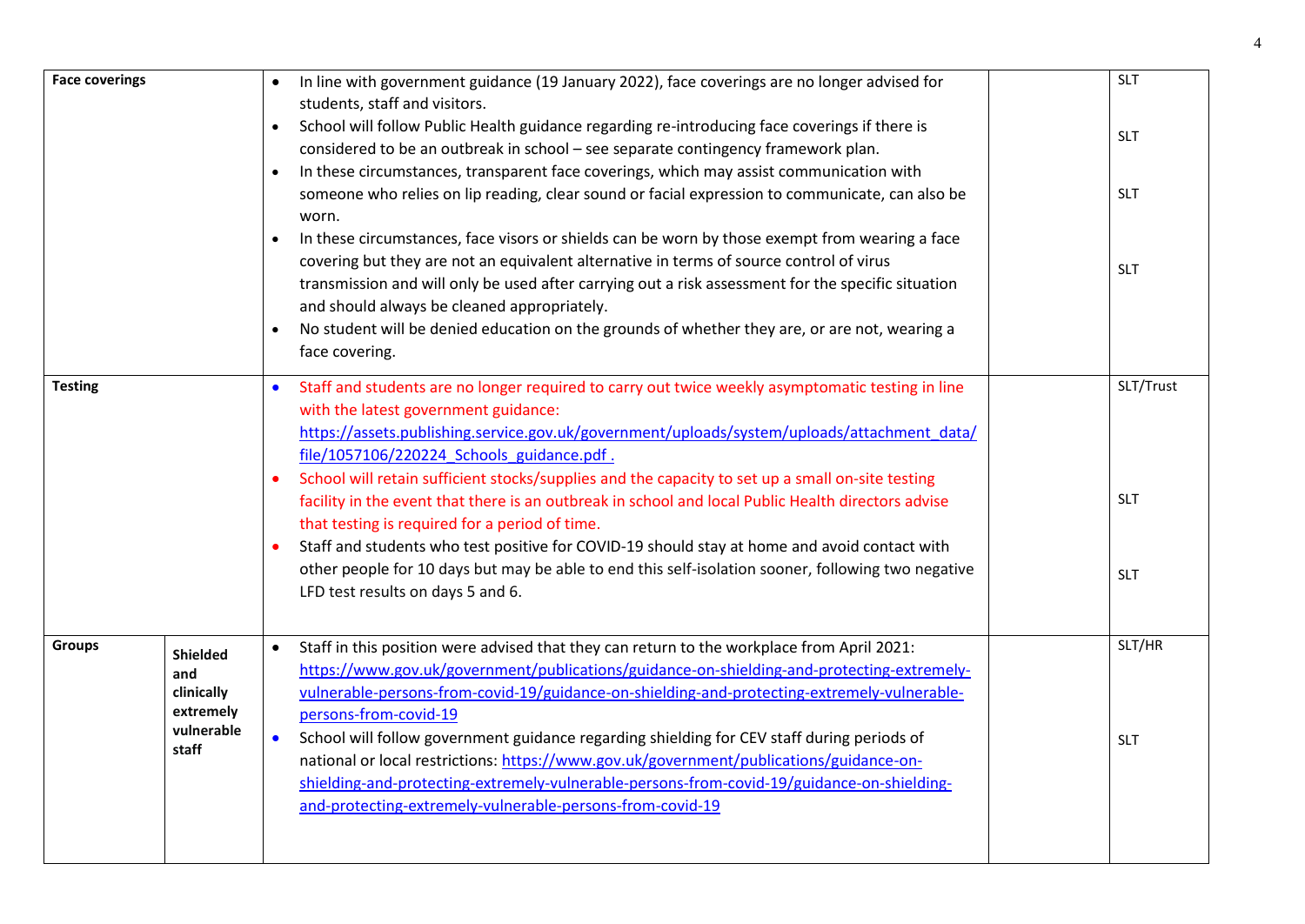|                         |                                     | Individual risk assessments will be undertaken with staff in this category and reasonable<br>adjustments will be made as required.                                                                                                                                                                                                                                                                                                                                                                                                                                                                                                                                                                                                                                                | HR                                                     |  |
|-------------------------|-------------------------------------|-----------------------------------------------------------------------------------------------------------------------------------------------------------------------------------------------------------------------------------------------------------------------------------------------------------------------------------------------------------------------------------------------------------------------------------------------------------------------------------------------------------------------------------------------------------------------------------------------------------------------------------------------------------------------------------------------------------------------------------------------------------------------------------|--------------------------------------------------------|--|
|                         | New and/or<br>expectant<br>mothers- | The school will follow the specific guidance for pregnant employees:<br>https://www.gov.uk/government/publications/coronavirus-covid-19-advice-for-pregnant-<br>employees/coronavirus-covid-19-advice-for-pregnant-employees<br>Individual risk assessments will be carried out for these staff and guidance from GP and mid-wife<br>$\bullet$<br>will be followed.<br>Staff must inform line manager if circumstances change.<br>$\bullet$<br>Staff with specific concerns should raise these with SLT and all concerns will be reviewed on an<br>individual basis.                                                                                                                                                                                                              | SLT/HR<br>ΗR<br>Staff<br>Staff                         |  |
| Other<br>considerations | Vaccination<br>programme            | School leaders will continue to promote the COVID vaccination programme and encourage all<br>$\bullet$<br>staff to book a vaccination appointment. https://www.nhs.uk/conditions/coronavirus-covid-<br>19/coronavirus-vaccination/coronavirus-vaccine/                                                                                                                                                                                                                                                                                                                                                                                                                                                                                                                            | <b>SLT</b>                                             |  |
|                         | Remote<br>Learning                  | The school will follow DfE guidance in implementing its remote learning programme for any<br>$\bullet$<br>students absent due to COVID or if contingency plans are required - see below:<br>https://www.gov.uk/government/publications/actions-for-schools-during-the-coronavirus-<br>outbreak/guidance-for-full-opening-schools#res<br>https://www.gov.uk/guidance/safeguarding-and-remote-education-during-coronavirus-covid-19<br>Staff will undertake safeguarding training linked to remote education and the principles of the<br>$\bullet$<br>school's safeguarding policy will apply to remote teaching and learning.<br>Students will undertake online safety training so that they know how to keep themselves safe in<br>$\bullet$<br>any periods of remote education. | <b>SLT</b><br><b>SLT</b><br><b>SLT</b>                 |  |
|                         | First aid /<br><b>Medication</b>    | There will be a designated First Aider on site at all times who will deal with any incidents requiring<br>$\bullet$<br>first aid.<br>First Aiders must follow updated first aid guidance including training in donning and removing<br>$\bullet$<br>PPE: https://www.gov.uk/government/publications/covid-19-personal-protective-equipment-use-<br>for-non-aerosol-generating-procedures New staff<br>First Aid staff will be advised how to safely don and remove PPE.<br>$\bullet$<br>PPE must be discarded in clinical waste.<br>$\bullet$<br>First Aiders must ensure that hand washing with soap and hot water for 20 secs minimum<br>INCLUDES washing forearms if exposed.                                                                                                  | <b>SLT</b><br><b>SLT</b><br><b>SLT</b><br>DCo<br>Staff |  |
|                         |                                     | <b>CPR</b> guidance:                                                                                                                                                                                                                                                                                                                                                                                                                                                                                                                                                                                                                                                                                                                                                              |                                                        |  |